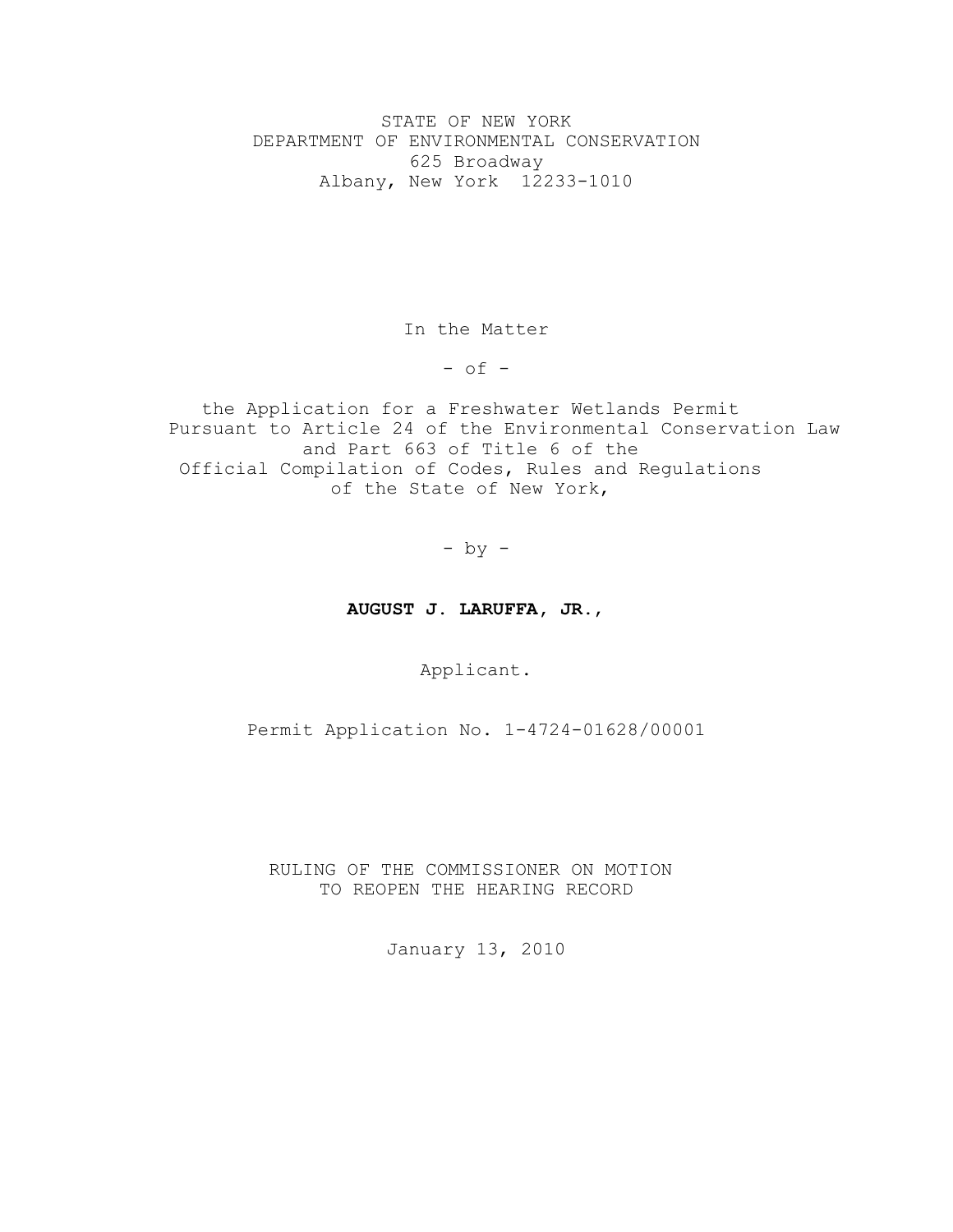## RULING OF THE COMMISSIONER

By letter dated December 9, 2009, August J. LaRuffa, Jr. ("applicant") moves that the record of the hearing on his application to the New York State Department of Environmental Conservation ("Department" or "DEC") for a freshwater wetlands permit be reopened. Previously, following an adjudicatory hearing, I denied the application in my decision dated August 28, 2009 ("decision"). The application was for the construction of a single-family dwelling, garage, septic system and driveway (the "project") on property located at 20 Gloucester Avenue, Montauk, Town of East Hampton, Suffolk County, New York (the "property").

For the reasons discussed in this ruling, applicant's letter motion is denied.

# **Background**

The background and project description with respect to the application are set forth in the hearing report of Administrative Law Judge ("ALJ") Edward Buhrmaster, which was attached to my decision. As proposed, the project would be located within the boundaries of MP-25, a Class I freshwater wetland.

The ALJ, in reviewing the project, addressed its potential adverse impacts on the wetland, as well as applicant's failure to demonstrate a compelling social or economic need to build a house in the wetland (see ALJ Hearing Report, at 13-18). As the hearing report demonstrated, applicant failed to carry his burden of establishing that the proposed project would comply with the applicable laws and regulations administered by the Department. I adopted the ALJ's hearing report as my decision and denied Mr. LaRuffa's application for a freshwater wetlands permit.

#### **Motion to Reopen**

Mr. LaRuffa states that the reason for his request to reopen the hearing record "is based on additional important and very pertinent information made available to me after the hearing was closed and [the Commissioner's] decision was rendered" (Motion, at 1). He notes that, although he had requested permission on several occasions from the Town of East Hampton (the "Town") to undertake a soil boring on the project property, he did not receive approval until October 2009 (Motion, at 2). As part of his motion, Mr. LaRuffa attached the results of the soil boring that Environmental Services, Inc. conducted on November 5, 2009. Mr. LaRuffa also attached to his motion a November 14, 2009 letter from him to Philip Gamble, Chairman of the Town's Zoning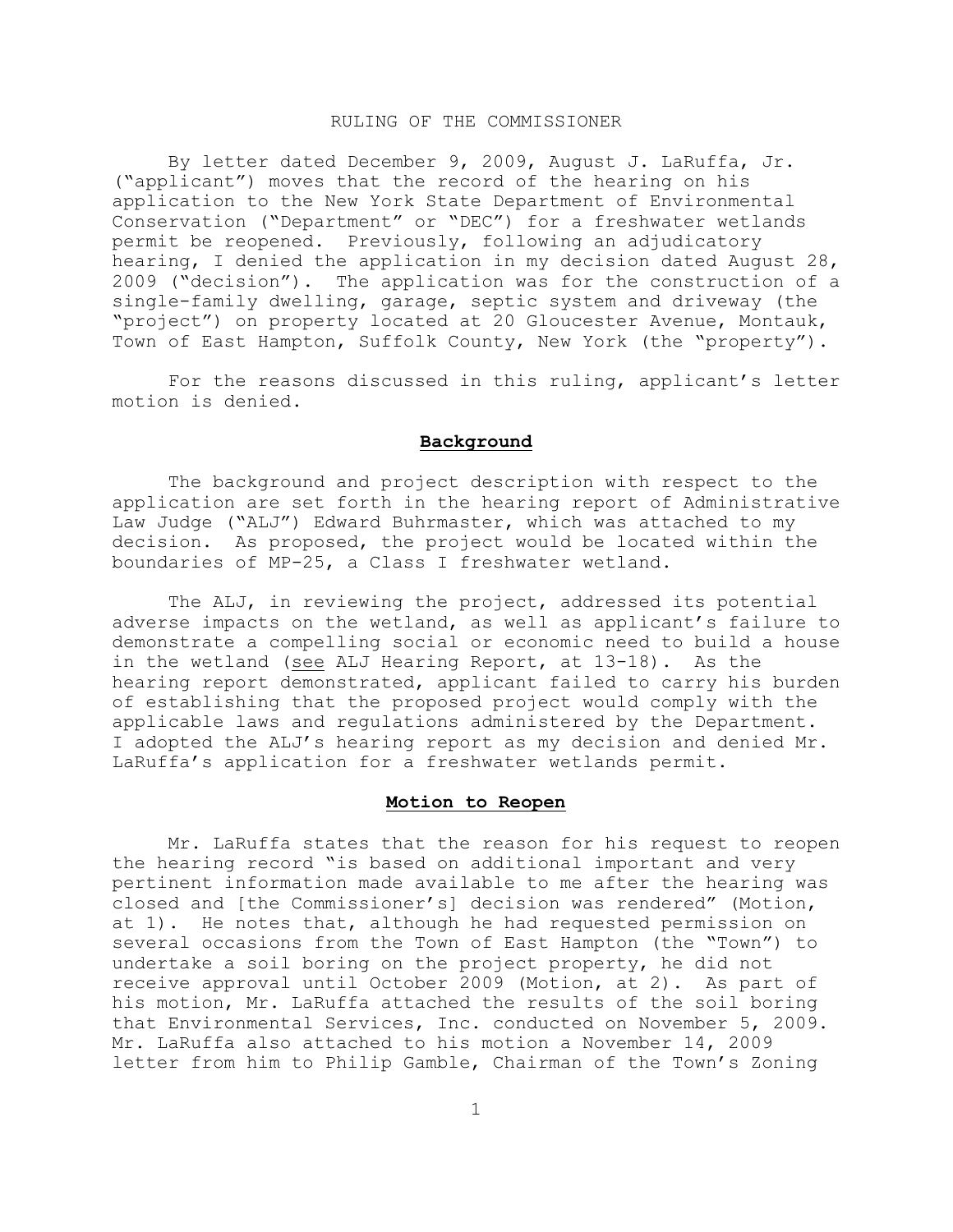Board of Appeals and a letter dated November 10, 2009 from Joseph Parisi, Project Manager of Environmental Services, Inc., to him.

Mr. LaRuffa states that the soil boring showed that

"the depth to ground water is 32 feet below grade. That well graded sand suitable for the designed septic system was found between 28 and 32 feet below grade and that the soil boring profile is consistent with the typical Long Island geology" (Motion, at 2).

Mr. LaRuffa also notes that a Town representative was present and "confirmed on a few occasions during the test day that there was no standing water on the property" (id.).

#### **Response to the Motion to Reopen**

In response to applicant's motion, Department staff submitted papers dated December 29, 2009.<sup>1</sup> The papers include:

– an affirmation of Kari E. Wilkinson, Esq., Assistant Regional Attorney for DEC Region 1, in opposition to the motion to reopen the hearing record ("Wilkinson Affirmation");

– affidavit of Robert F. Marsh, DEC Region 1 manager of the Bureau of Habitat, in opposition to the motion to reopen the hearing record, with an attachment listing tidal bench marks ("Marsh Affidavit"); and

– affidavit of William O'Brien, DEC Region 1 Senior Engineering Geologist ("O'Brien Affidavit").

Staff attorney Wilkinson contends that no legal basis exists to reopen the hearing record, and, to the extent that applicant is seeking reconsideration, he fails to meet the applicable legal standard (Wilkinson Affirmation, at ¶¶ 3-4). Robert Marsh states that the information that was provided in the motion would not change his recommendation to deny the permit application. Specifically, Mr. Marsh contends that, among other things, the method that applicant used to collect the data does not accurately reflect groundwater levels, certain relevant information is not included on applicant's soil boring log, and groundwater data from and hydrological information relating to

 $^{\text{1}}$  Because applicant did not copy Department staff on his motion, a copy of the motion was forwarded to Department staff by Louis A. Alexander, Assistant Commissioner for Hearings and Mediation Services. Department staff requested, and was granted, permission to file its response to the motion by December 31, 2009.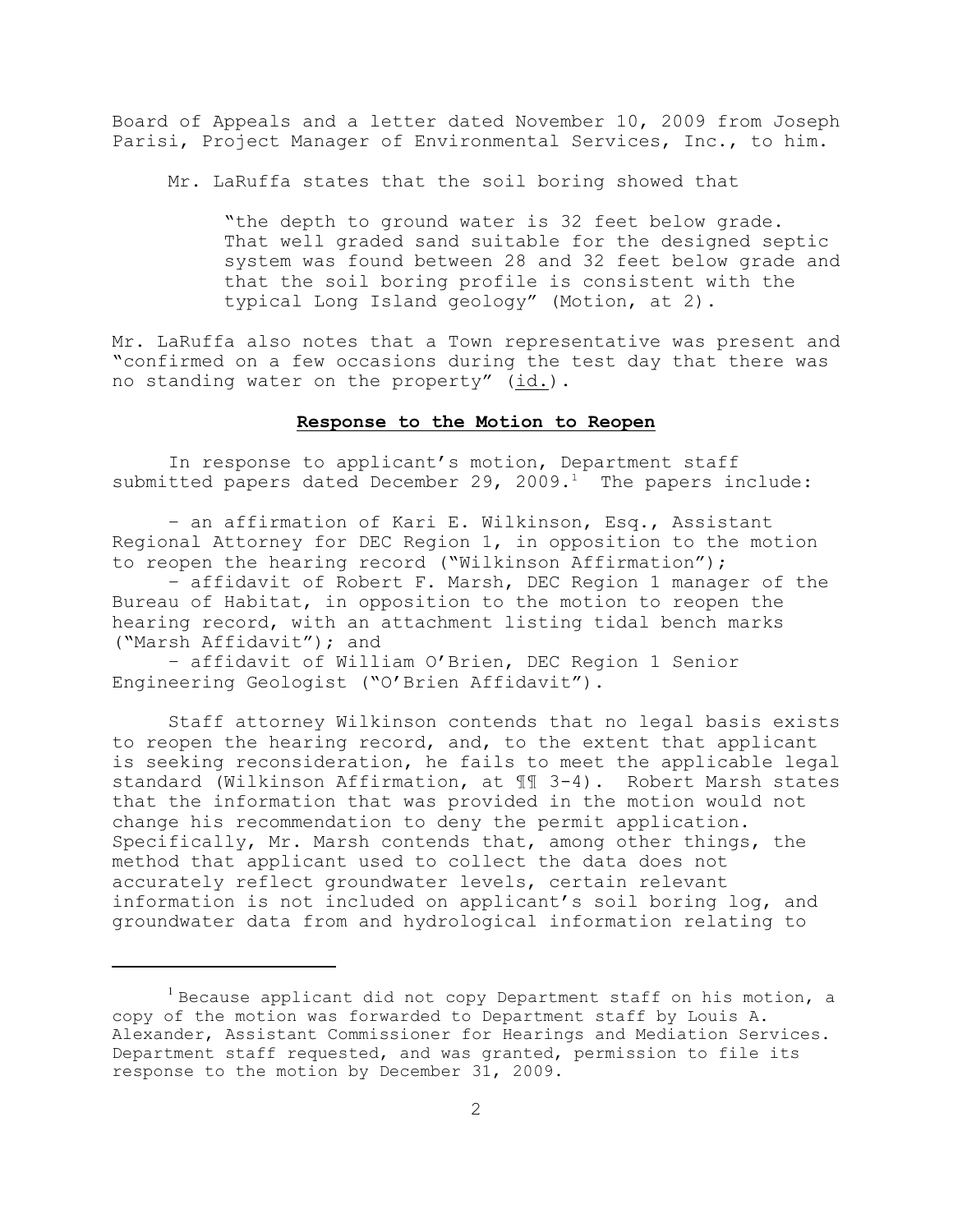surrounding properties contradict applicant's submission (Marsh Affidavit,  $\lbrack\! \lbrack\; \rbrack\;$  4). He also notes the presence of surface waters on the property (see id.). Senior Engineering Geologist William O'Brien notes deficiencies or omissions in the methodology employed in the boring and the descriptions of the subsurface materials, as well as the limited time of observation (see O'Brien Affidavit, at ¶¶ 2-6).

## **Discussion**

A Commissioner's decision issued pursuant to 6 NYCRR 624.13 constitutes a final action of the agency. Following its issuance, no express authority exists in 6 NYCRR part 624 or the Environmental Conservation Law for the Department to suspend or reconsider the decision or to entertain other post-order motion practice. Although Part 624 authorizes the reopening of the hearing record to consider significant new evidence, this only relates to the period prior to the issuance of a final decision (see 6 NYCRR 624.13[e]).

Notwithstanding the foregoing, the Department has recognized its inherent authority to reopen a hearing record or otherwise reconsider a final decision (see, e.g., Matter of Charles Pierce, Sr., [Commissioner] Ruling on Motion for Reconsideration, June 9, 1995, at 1 [addressing the basis for that authority]). Such authority is only exercised in very limited circumstances, none of which apply here.

The grounds for vacating a civil judgment set forth in the New York Civil Practice Law and Rules § 5015 have been applied to the Department's permit application hearings (see Matter of Monroe County [Mill Seat Solid Waste Landfill], [Commissioner] Ruling on Motion to Reopen the Hearing, April 14, 1993, at 1-2 [standard for reopening a final decision should be same as standard for reopening a civil judgment under CPLR 5015]). The CPLR 5015 standards for vacating a civil judgment include: excusable default; newly-discovered evidence which, if introduced at trial, would probably have produced a different result and which could not have been discovered in time to move for a new trial; fraud, misrepresentation, or other misconduct of an adverse party; lack of jurisdiction; or reversal, modification or vacatur of a prior judgment or order upon which the judgment or order is based (see CPLR 5015 [a][1]-[5]).

In his motion, applicant offers what he terms as "important and very pertinent information" based on the results of a soil boring that was conducted on the property where he proposes to construct a residence. As noted in the hearing report, applicant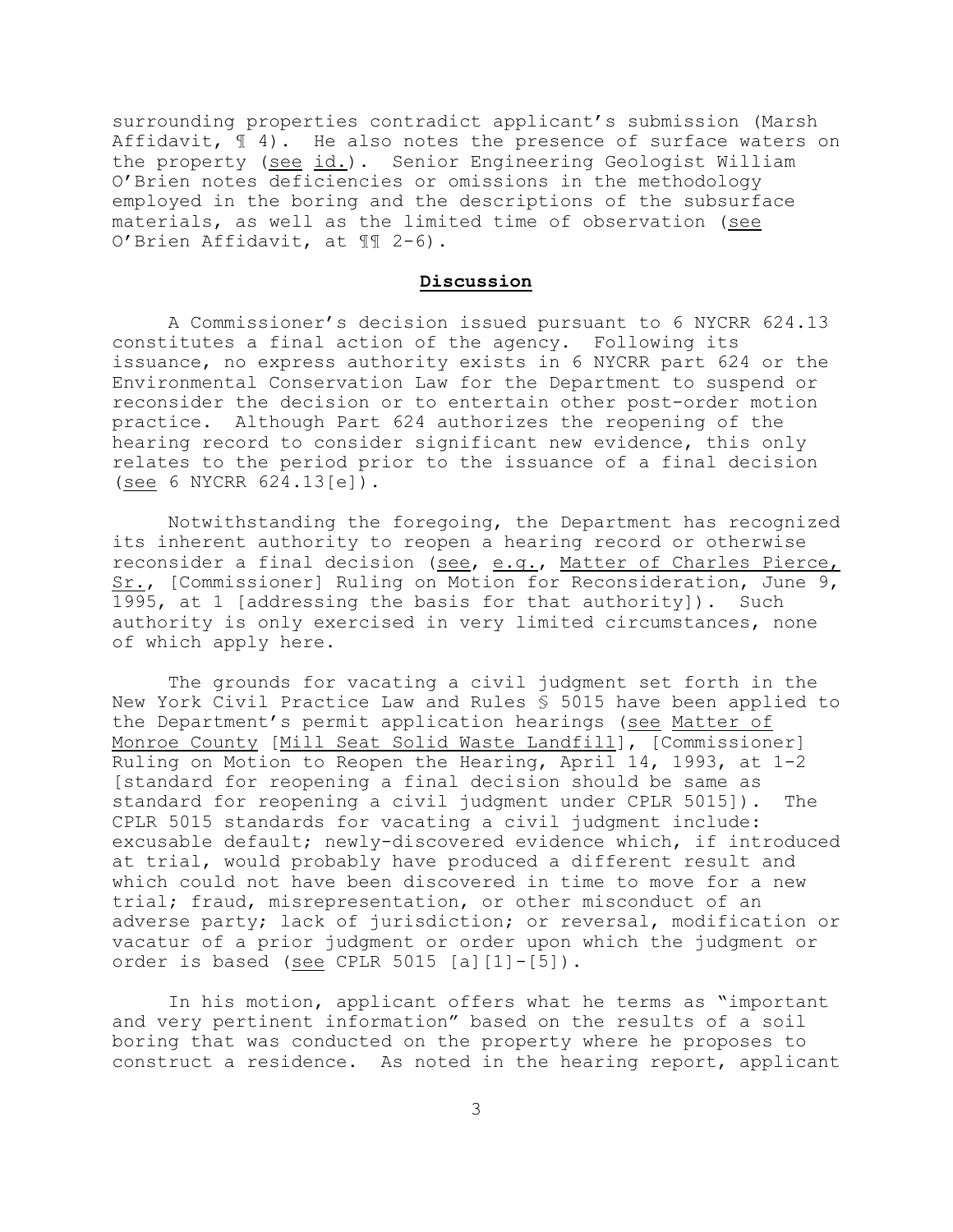had, following the completion of the hearing, requested that the ALJ reopen the hearing based on a letter received from the Town regarding the property and additional site information (see Hearing Report, at 6). In support of his request, applicant noted that the Town had not granted permission for him to perform a soil boring to determine subsoil conditions and depth to groundwater, and that a soil boring was essential to assess environmental impact (see id.).

The ALJ noted that the Department did not deny Mr. LaRuffa permission for a boring in the wetland on the property. Furthermore, the ALJ indicated that Mr. LaRuffa had not requested, prior to the commencement of the hearing, that the hearing be postponed until he obtained permission to perform a soil boring from the Town (see  $id.$ , at 7). Based on his review of applicant's request and Department staff's response, the ALJ properly denied applicant's request to reopen the hearing record.

In considering the present motion, I note that Mr. LaRuffa had the opportunity to request that the adjudicatory hearing on his application be postponed until such time as he performed a soil boring on the property. He did not make such a request. The evidence that applicant now proposes to introduce is evidence that, if he had requested a postponement in order to receive the Town's permission to perform a soil boring, he could have obtained and provided during the course of the hearing.

Furthermore, other grounds existed to deny the application and which applicant is not contesting in his motion. In particular, applicant failed to demonstrate a compelling economic or social need for building a house in a Class I wetland and that ground alone is sufficient to deny the application (see, e.g., Hearing Report, at 15). In addition, adverse impacts of the project, such as the creation of impermeable surfaces that would reduce the wetland's ability to handle excess storm water and control flooding, the destruction of wildlife habitat, and other environmental impacts also support the decision to deny the application (see, e.g., Decision, at 2, Hearing Report, at 14, 18).

Thus, the evidence that applicant seeks to present at this time would not produce a different result, and does not support reopening the record of this proceeding or reconsidering my August 28, 2009 decision. Accordingly, applicant's motion is denied. In light of the foregoing, it is not necessary for me to address the soil boring information or its alleged deficiencies on this motion.